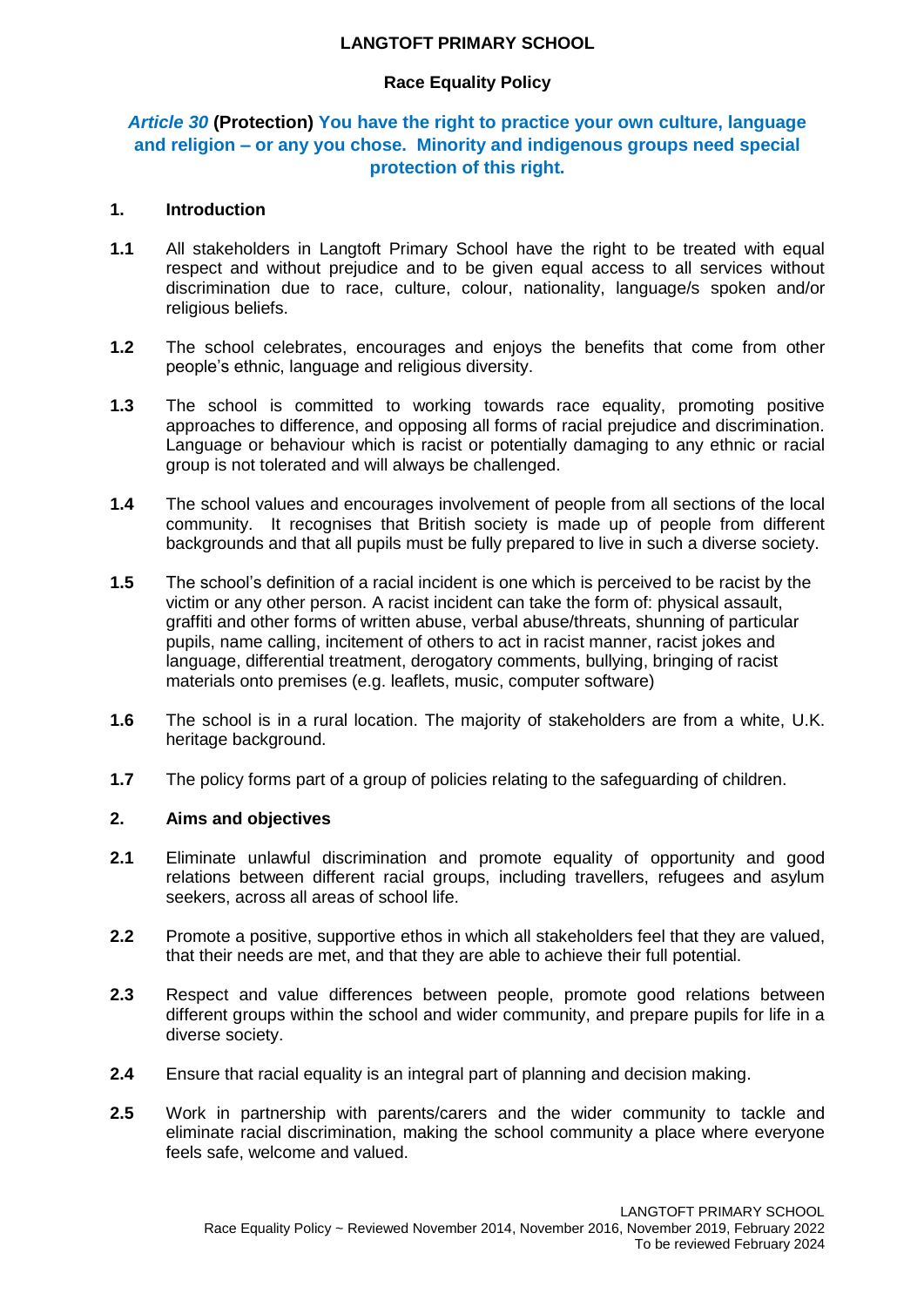## **3. Roles and Responsibilities**

## **The role of the governing body**

- **3.1** Ensure that the policy and its related procedures and strategies are implemented in compliances with Race Relations legislation.
- **3.2** One member of the governing body will take responsibility for race equality in the school.

### **The role of the headteacher and senior staff**

- **3.3** Implement the policy and its related procedures and strategies by ensuring that all staff are aware of their responsibilities.
- **3.4** Record\* (see 5.1) all reported incidents and take appropriate action in cases of racial discrimination and race-related incidents.
- **3.5** Keep up to date with race relations legislation by attending training and information opportunities
- **3.6** Make visitors and contractors aware of and ensure they comply with the school's Race Equality Policy

#### **The role of staff**

- **3.7** Deal with racist incidents and know how to identify and challenge racial bias and stereotyping
- **3.8** Promote racial equality and good race relations and not discriminate on racial grounds

### **The role of parents/carers and pupils**

**3.9** Parents/carers and pupils respect the diversity of the school community and the work of the school in promoting race equality. Parents/carers should inform the headteacher or governing body of any incidents of discrimination and/or race-related incidents. Pupils should speak to any member of staff.

#### **4. Policy into practice**

#### **4.1 Curriculum**

- Racial equality and diversity are promoted, and racism and discrimination challenged, through learning in all areas of the curriculum and through the resources and teaching methods used
- Every effort is made to ensure that all pupils have equal access to the curriculum by taking account of their individual cultural backgrounds and linguistic needs and by differentiating work appropriately
- Wherever possible, steps are taken to provide experience of diversity through personal encounter with other cultures

### **4.2 Admission, Attendance and Discipline**

- The *Admissions Policy* is equitable to pupils from all ethnic groups
- The school monitors pupil attendance by ethnic group and uses the data to develop strategies to address poor attendance, making appropriate allowance for leave of absence for religious observance
- The school's procedures for behaviour management, including exclusion, are fair and applied equally to all pupils, irrespective of ethnicity.